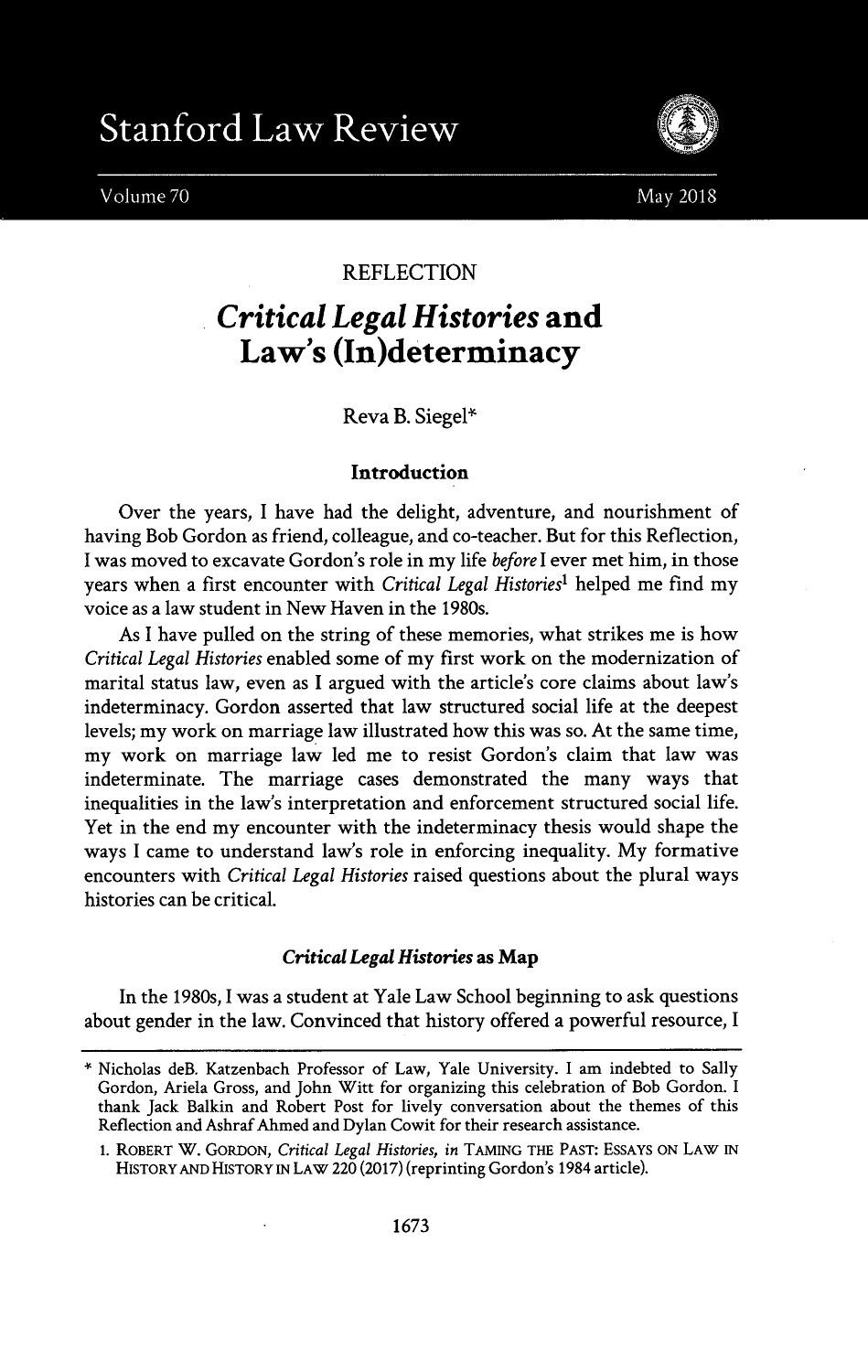set out to write a paper about the reform of the common law of coverture with my legal history professor Robert Cover. Cover was riveting but plainly uncomfortable advising me about gender questions.

Enter Bob Gordon. I stumbled across *Critical Legal Histories* while poring over the 1984 volume of the *Stanford Law Review* in the Yale Law School library.<sup>2</sup>The volume was like contraband in New Haven. **I** knew of no Yale faculty who then supported critical legal studies. (During my time at the law school, Owen Fiss backed into an uneasy embrace of feminism in the belief that feminists might demonstrate the faith in law of the civil rights movement.)<sup>3</sup> Positioned prominently after Peter Gabel and Duncan Kennedy's *Roll Over Beethoven,4 Critical Legal Histories* was programmatic and methodical **by** contrast. Even so, it was a tough read. **A** formative read. Gordon's inimitable blend of erudition and insouciance invited me in; his high spirits beckoned me along.

Arguing for a critical legal studies-affiliated practice of historiography he termed "critical historiography,"<sup>5</sup> Gordon advanced several claims that together would earn the article canonical status.<sup>6</sup>He **(1)** refused systems of explanation that divided law from society and invited accounts that "blurr[ed] the 'law/society' distinction," flipping causal relationships posited **by** materialism and functionalism in order to emphasize (2) "the constitutive role of law in social relationships."7 But if law was constitutive of the social, then *what was law?* Gordon explained that law was not restricted to events in state agencies and courts; it also structured relations "that people commonly recognize and enforce without officials anywhere nearby."<sup>8</sup> Law could structure relationships without officials presiding because law exerted power through reason- $(3)$  law was "constitutive of consciousness."<sup>9</sup> As Gordon explained:

[T]he power exerted **by** a legal regime consists less in the force that it can bring to bear against violators of its rules than in its capacity to persuade people that the

- **5.** *See GORDON, supra* note **1,** at **260** (capitalization altered).
- **6.** *See, e.g., Symposium on Gordon's "Critical Legal Histories,"* **37** LAW **& Soc.** INQUIRY 147 (2012).
- **7.** *See GORDON, supra* note **1,** at **261, 265** (capitalization altered).
- **8.** *See id.* at **266.**
- **9.** *See id.* at **267** (capitalization altered).

<sup>2.</sup> *See* Robert W. Gordon, *Critical Legal Histories,* **36 STAN.** L. REV. **57** (1984).

**<sup>3.</sup>** *See* Owen M. Fiss, *The Death of the Law,* **72** CORNELL L. REV. **1, 15 (1986)** (observing that like the civil rights movement, the feminist movement might make claims on law as an instrument of public value). Fiss recalls supervising our student reading group on gender and the law. *See* **OWEN** FIss, PILLARS OF **JUSTICE:** LAWYERS **AND** THE LIBERAL TRADITION 121-22 **(2017).**

<sup>4.</sup> Peter Gabel **&** Duncan Kennedy, *Roll Over Beethoven,* **36 STAN.** L. REV. **1** (1984).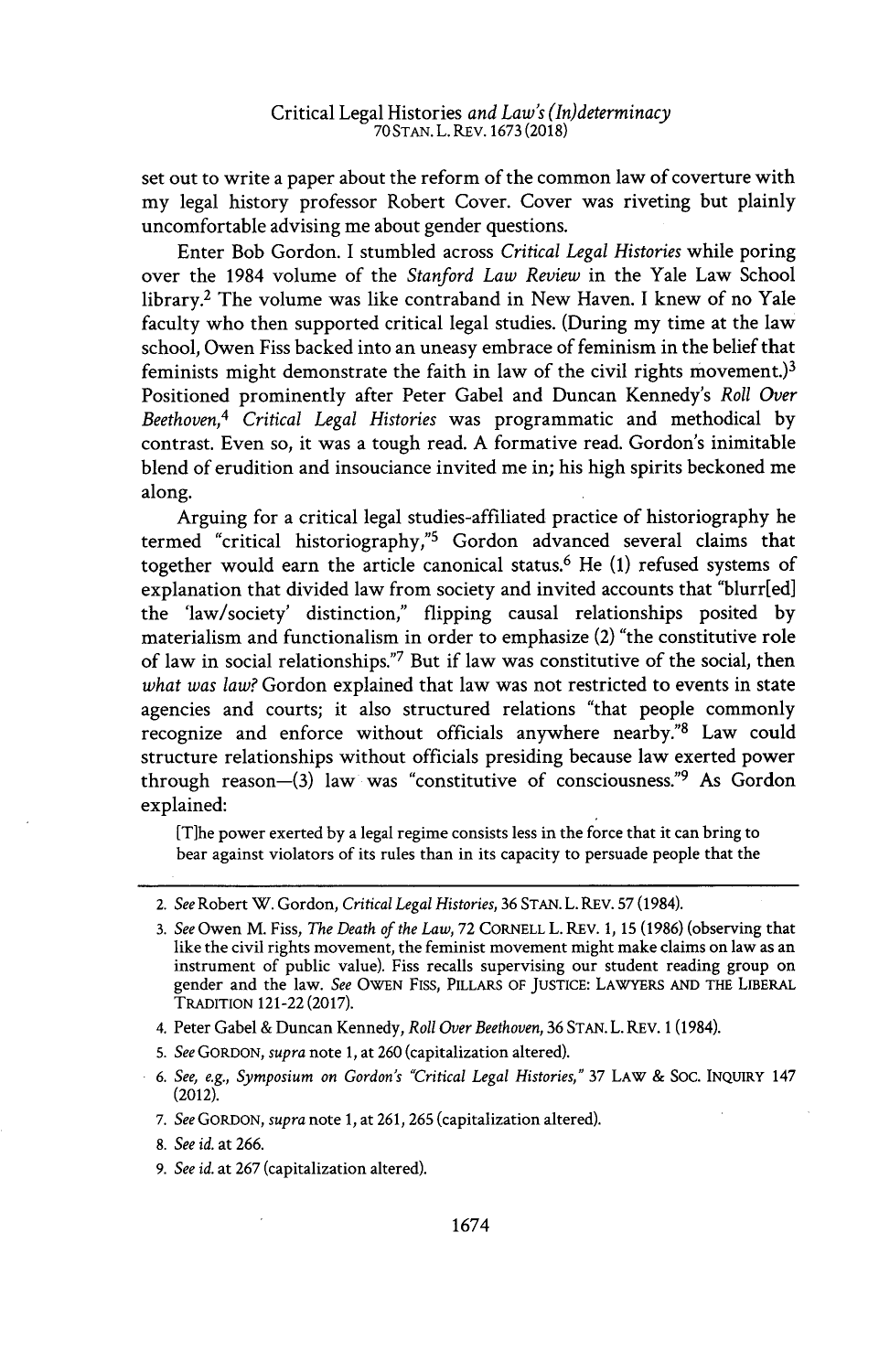world described in its images and categories is the only attainable world in which a sane person would want to live.<sup>10</sup>

Yet famously, even as Gordon invoked law's power to structure social life, he simultaneously emphasized (4) law's indeterminacy, its plasticity. In a key section entitled "Indeterminacy Located in Contradiction," Gordon committed legal history to chronicling law's fundamental contradiction:

[Law's] indeterminacy exists because legal rules derive from structures of thought **... .**We are **...** constantly torn between our need for others and our fear of them, and law is one of the cultural devices we invent in order to establish terms upon which we can fuse with others without their crushing our identities **....**

Gordon's claims in *Critical Legal Histories* authorized me to write and provoked me to argue. **I** had arrived in law school in flight from literary studies dominated **by** cultural materialism, <sup>12</sup>and **I** embraced Gordon's critique. *But to what end?* It has been fascinating to reread *Critical Legal Histories* all these decades later and reexperience many of the excitements and puzzles **I** had as a law student decades ago.

#### **"The history of DOCTRINE? This is the big Liberating move?"<sup>13</sup>**

The article's invitation to investigate law as structuring social life was immensely enabling. I was then interested in writing about the marital status rules of the common law, about coverture and its nineteenth century legislative reform. In legal history we had learned that the Married Women's Property Acts and earnings statutes marked the law's progress from relations of status to contract.<sup>14</sup> But did the statutes granting wives property rights in their labor and capacity to contract in their own right in fact end coverture? *Did the law disestablishing hierarchy in fact end hierarchy?* That was a question worth asking in the midst of the 1980s, as the Burger and Rehnquist Courts

<sup>10.</sup> *Id.*

**<sup>11.</sup>** *Id.* at **271-72.**

<sup>12.</sup> *See, e.g.,* Catherine Gallagher, Review Essay, *The New Materialism in Marxist Aesthetics, 9* THEORY **&** Soc'Y **633, 633 (1980)** (offering a critical discussion of RAYMOND WILLIAMS, MARXISM **AND** LITERATURE **(1977),** and TERRY **EAGLETON,** CRITICISM **AND IDEOLOGY: A STUDY** IN MARXIST LITERARY THEORY **(1978)).**

**<sup>13.</sup>** GORDON, *supra* note **1,** at 274.

*<sup>14.</sup> See generally* NORMA **BASCH, IN** THE **EYES** OF THE LAW: WOMEN, MARRIAGE, **AND** PROPERTY IN **NINETEENTH-CENTURY NEW** YORK **(1982)** (discussing marital property reform in New York); HENRY **SUMNER MAINE,** ANCIENT LAW: ITS **CONNECTION** WITH THE EARLY HISTORY OF **SOCIETY, AND** ITS RELATION TO MODERN **IDEAS 168-70** (London, John Murray **1861)** (introducing the thesis that the development of ancient legal regimes into modern ones involved a "movement from Status to Contract" (emphasis omitted)).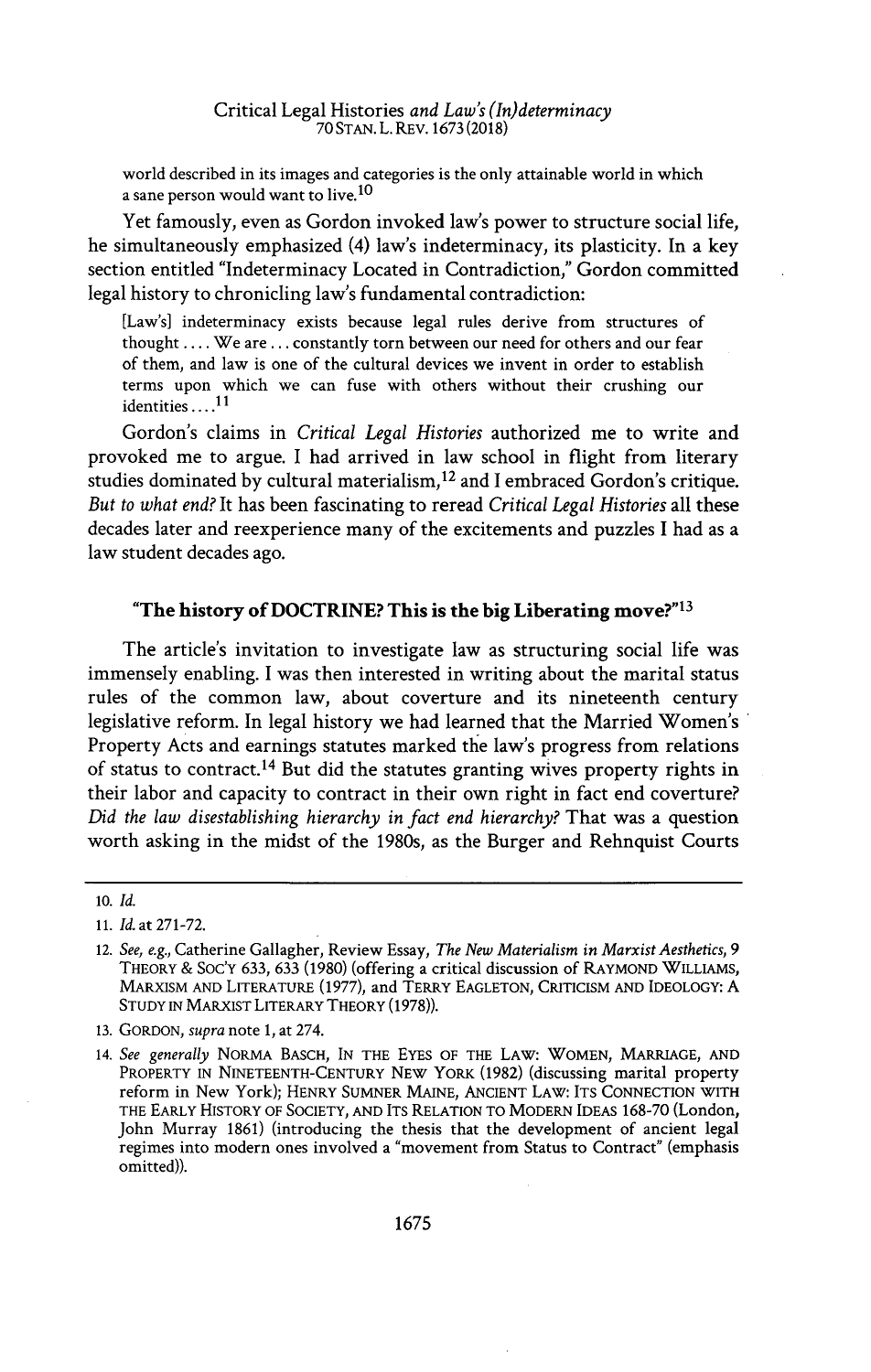were declaring that the nation had achieved equality at law and were withdrawing from the work of the Second Reconstruction.<sup>15</sup>

Gordon's invitation to take law's structure seriously was the green light **<sup>I</sup>** needed to analyze legal categorization as a scene of struggle. As I read through earnings statute decisions, it slowly dawned on me that the musty cases recording women's failed earnings statute claims contained more than lost frontier history. They demonstrated "the constitutive role of law in social relationships."<sup>16</sup> The earnings statute cases showed the law at work drawing new lines between the market and family, and in this way modernizing coverture's logic for the industrial era.

So what then did it mean for law to be "constitutive"? Just how structuring (and how determining) was that? Once the earnings statutes declared a married woman able to contract sui juris and conferred on her property rights in her own labor, could a married woman now enter into contracts for her labor like any other? **If** so, could she sell her household labor to family boarders-or *to her husband?* **If** the movement of our law was from status to contract, judges should have allowed wives to enter market-based relations with their husbands. Wives asserted the claims; yet judges rejected them, over and over and over, on contractarian and on anticontractarian grounds.<sup>17</sup> Judges declared interspousal agreements for wives' domestic labor unenforceable for want of consideration-acting as if wives' obligations of marital service were fixed when in fact they were in flux under the earnings statutes, stabilizing only as judges construed "[t]he contract doctrine of consideration" to "codif[y] the canon of domesticity." $18$  Over time judges edged away from the old language of the common law and began instead to emphasize that the intrinsic and distinctive feature of a wife's family labor was its altruistic character; wifely labor was presumptively performed *for love*, not for pay.<sup>19</sup> As a California court declared in **1993,** "[Even if few things are left that cannot command a price, marital

- **16.** GORDON, *supra* note **1,** at **265.**
- **17.** I wrestled with the earnings statute paper for many years, publishing it years later. *See* Reva B. Siegel, *The Modernization of Marital Status Law: Adjudicating Wives' Rights to Earnings, 1860-1930, 82* **GEO.** L.J. **2127** (1994).

**<sup>15.</sup>** *Cf, e.g.,* Regents of the Univ. of Cal. v. Bakke, 438 **U.S. 265, 289-90 (1978)** (opinion of Powell, **J.)** ("The guarantee of equal protection cannot mean one thing when applied to one individual and something else when applied to a person of another color. **If** both are not accorded the same protection, then it is not equal."); Washington v. Davis, 426 **U.S. 229,** 245 **(1976)** ("As an initial matter, we have difficulty understanding how a law establishing a racially neutral qualification for employment is nevertheless racially discriminatory and denies 'any person **...** equal protection of the laws' simply because a greater proportion of Negroes fail to qualify than members of other racial or ethnic groups." (alteration in original)).

**<sup>18.</sup>** *See id.* at **2185.**

**<sup>19.</sup>** *See id.* at **2187-94.**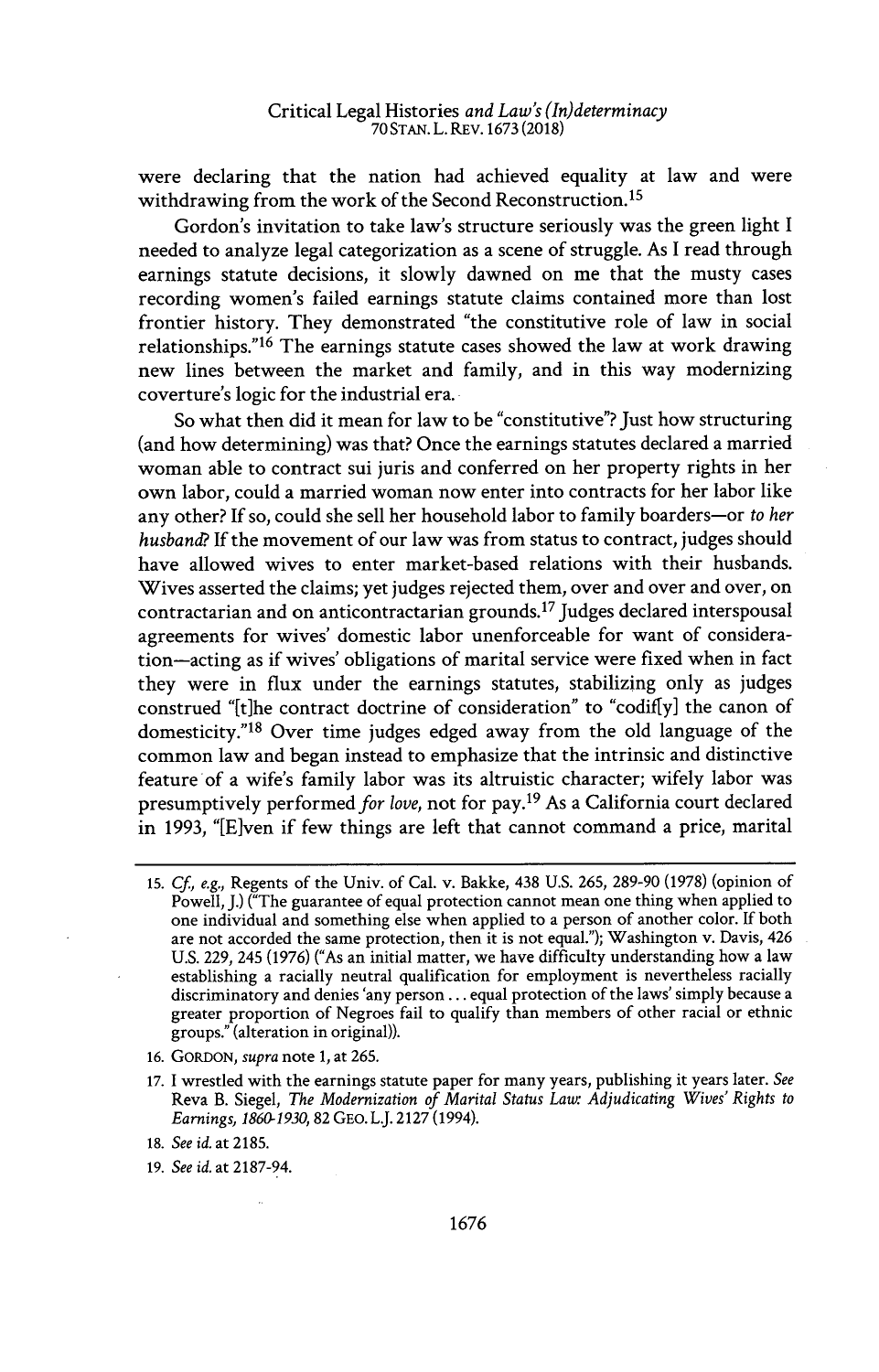support remains one of them."<sup>20</sup>**A** wife's role was defined **by** "gendered structures in the relations of production and distribution"-as Gordon had emphasized-by the economy *and* by law.<sup>21</sup>

Law might take the form of "mandarin"<sup>22</sup> rulings on consideration doctrine but, again, as Gordon had emphasized, law did not require the intermediation of courts. Following the logic of the earnings statute cases, **<sup>I</sup>** discovered that in the nineteenth century, conflict over who owned rights in wives' household labor spilled out of the courts and into the public arena. Suffragists regularly emphasized the expropriation of wives' household labor as a ground for demanding the vote: The woman's rights movement claimed for wives joint rights in marital property **by** virtue of wives' contribution to the household economy.<sup>23</sup> In woman's rights conventions and suffrage newspapers there was talk of how law enforced women's pecuniary dependence on men.<sup>24</sup> The joint property claim was *constitutional*: It demonstrated that men did not virtually represent women's interests and so provided reasons why women required the vote-direct representation in the state.<sup>25</sup> Susan B. Anthony invoked joint property claims when she was tried for voting unlawfully during the New Departure.<sup>26</sup> Joint property discourse gave me my first glimpse of popular constitutionalism in action.

#### **Critical Legal Histories of What?**

*Critical Legal Histories* helped me find my path. Yet it was as provocation to argument, not as a recipe for writing, that the article proved most enabling. From my first read to my most recent, **I** have resisted the claims about law's indeterminacy that rest at the heart of *Critical Legal Histories.*

<sup>20.</sup> Borelli v. Brusseau, **16** Cal. Rptr. **2d 16,** 20 (Ct. **App. 1993).**

<sup>21.</sup> *See Siegel, supra* **note 17,** at **2209.**

<sup>22.</sup> *See GORDON, supra* note **1,** at **277-78** (contrasting "mandarin" or "elite legal thought" with "vernacular" or "common forms of legal discourse").

**<sup>23.</sup>** *See* Reva B. Siegel, *Home as Work- The First Woman's Rights Claims Concerning Wives' Household Labor, 1850-1880,* **103** YALE LJ. **1073, 1076** (1994) ("The antebellum woman's rights movement sought to emancipate wives' labor in the household as well as in the market, and to do so, advocated 'joint property' laws that would recognize wives' claims to marital assets to which husbands otherwise had title. The movement argued that wives were entitled to joint rights in marital property **by** reason of the labor they contributed to the family economy.").

<sup>24.</sup> *See id.* at **1113** (conventions); *id* at **1156-60** (newspapers).

**<sup>25.</sup>** *See* Reva B. Siegel, *She the People. The Nineteenth Amendment, Sex Equality, Federalism, and the Family,* **115** HARv. L. REv. **947, 991-92** (2002).

**<sup>26.</sup>** *See Siegel, supra* note **23,** at 1147-48.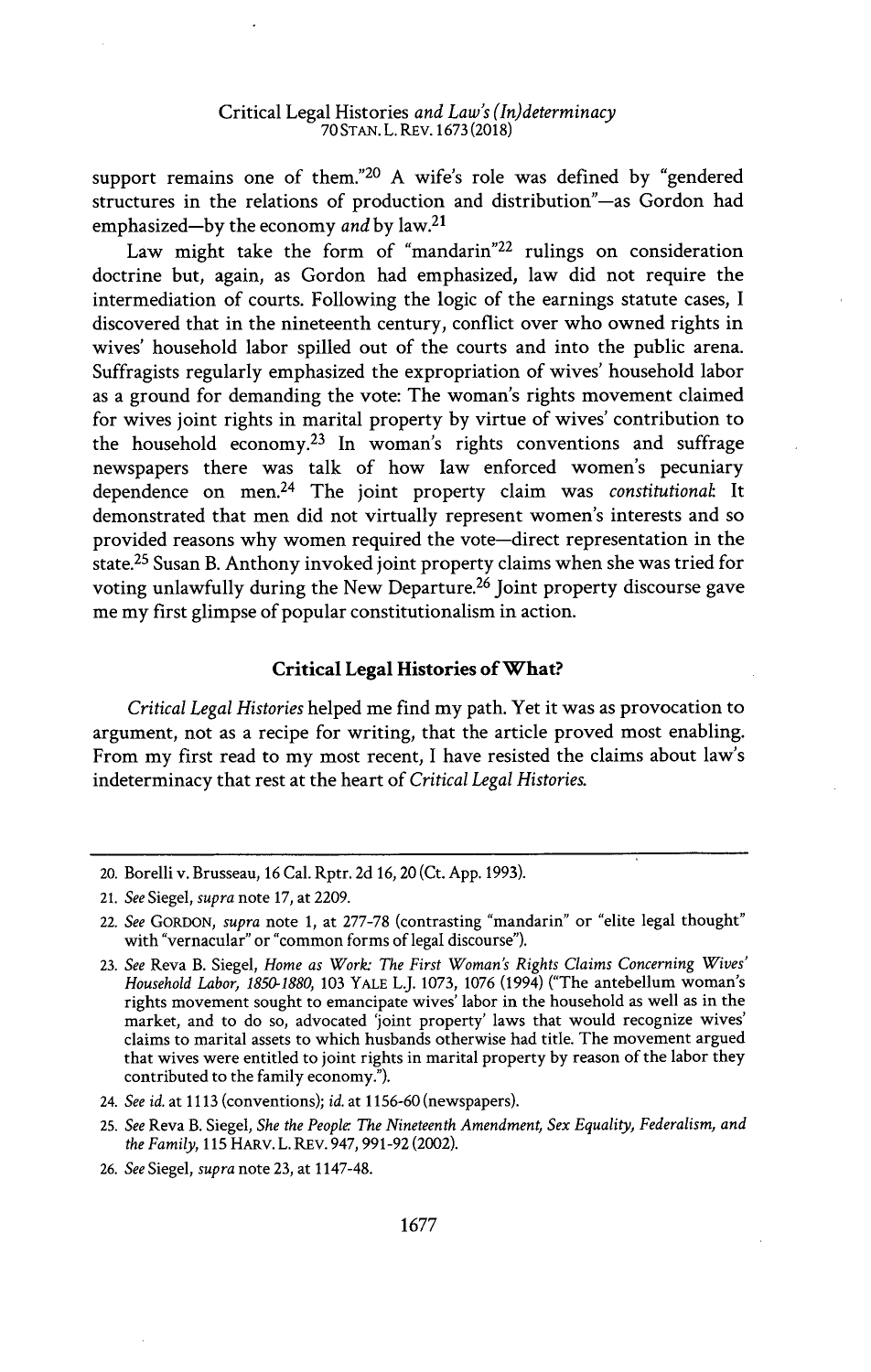While the Crits "stirred up a fabulous ruckus" in the legal academy **by** deconstructing "the core doctrinal subjects of the first year curriculum,"<sup>27</sup>**<sup>I</sup>** thought that the indeterminacy thesis as expressed in the article made claims about the character and properties of law on terms too radically abstracted from social context-the context in which we experience law.

**<sup>I</sup>**first encountered Gordon's claims about law's indeterminacy in the midst of the Crit conflicts of the 1980s, when Duncan Kennedy and Morton Horwitz were arguing whether the political valence of all legal doctrine could be "flipped."<sup>28</sup> Despite the utopian vistas the method opened,  $29$  it seemed to me to divert attention from the social forms in which we encounter law.

Did "indeterminacy" well describe my experience of the law in the earnings statute cases? It did not. In a society that celebrates freedom of contract, *all* courts refused to enforce a contract between husband and wife for her domestic labor, for well over a century.

*Critical Legal Histories* opened **by** arguing for blurring the law-society distinction but in its closing pages seemed strangely unengaged with the ways law is actually socially embodied. There, Gordon conceded that "there are plenty of short- and medium-run stable regularities in social life, including regularities in the interpretation and application, in given contexts, of legal rules"-but he was not interested in them, instead emphasizing that "[t]he. Critical claim of indeterminacy is simply that none of these regularities are *necessary* consequences of the adoption of a given regime of rules."<sup>30</sup> Indeterminacy here seemed to be a claim about law's "core" more than its mere "applications"; indeterminacy was structural, semiotic, a property of reason, rather than social practice, the lifeworld, or law's "vernacular."31

The history I was uncovering concerned "regularities **...** in the interpretation and application **...** of legal rules"<sup>32</sup>that Gordon seemed to walk past in the article's concluding pages-that is, problems of power and inequality in the exercise of legal authority.

Even so, my encounter with Gordon and the Crits left its impression on the very ways **I** understood law's role in structuring inequality. As the earnings

**<sup>27.</sup>** *See GORDON, supra* note **1,** at **278.**

**<sup>28.</sup>** *Cf* J.M. Balkin, *The Promise of Legal Semiotics, 69* TEx. L. REV. **1831,** 1834 **&** n.15, **1835 (1991).**

**<sup>29.</sup>** *See* Hendrik Hartog, *Introduction to Symposium on "Critical Legal Histories,"37 LAW* & Soc. INQUIRY 147, **150** (2012) **("A** legal decision represented at most a momentary conclusion to ongoing struggles. And beneath the seamless surface of the law in casebooks and in statute books lay buried or defeated alternatives, even utopian possibilities.").

**<sup>30.</sup>** *See GORDON, supra* note **1,** at **281.**

**<sup>31.</sup>** *See id.* at **271-72.** For Gordon's distinctions between elite and vernacular forms of law, see *id.* at **277-78.**

**<sup>32.</sup>** *Id.* at **281.**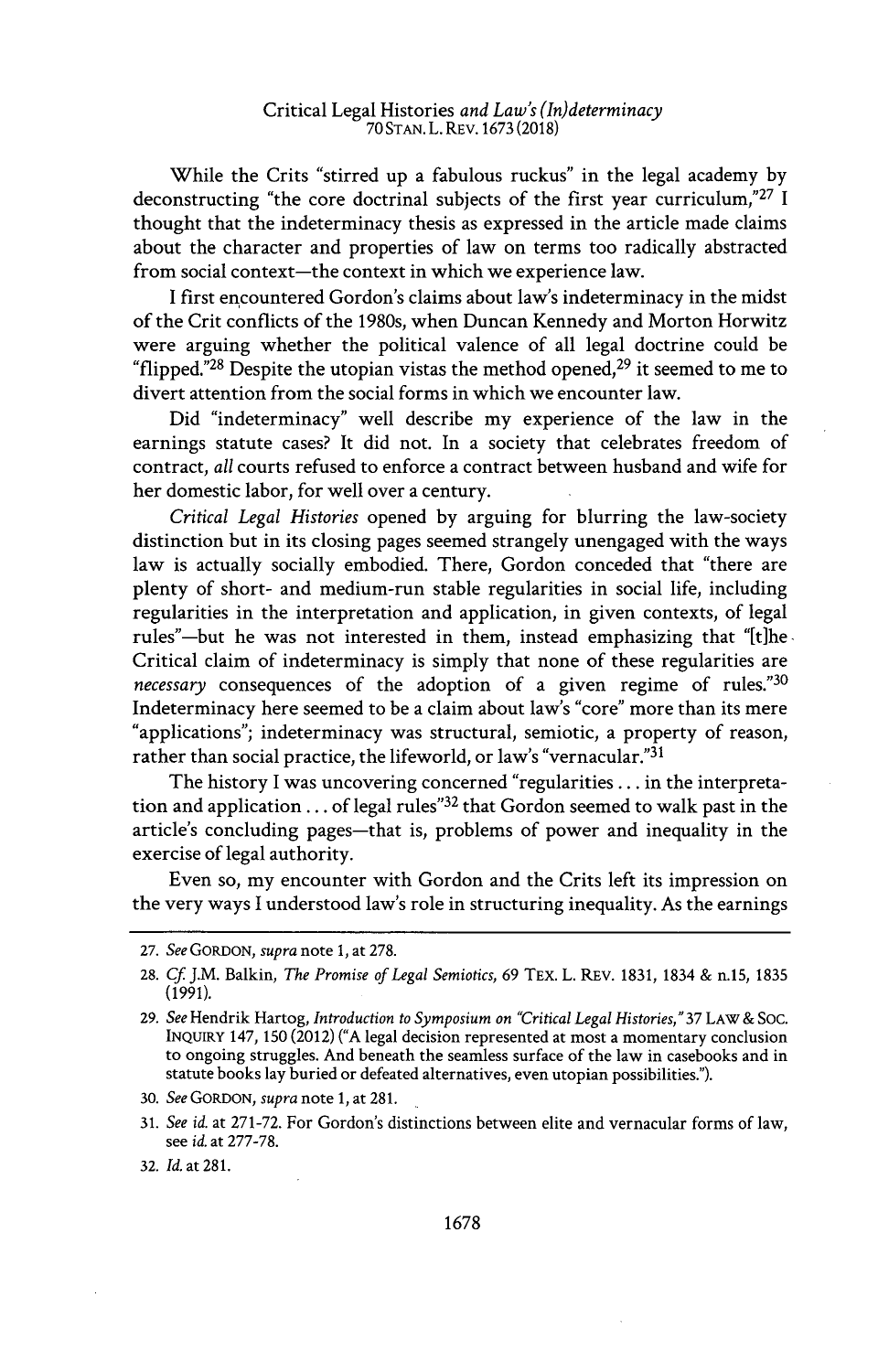statute cases came to teach me, status inequality is no static thing, no determinate form of domination. Contra Kitty MacKinnon, who famously argued in **1989:** "Man fucks woman; subject verb object." <sup>33</sup>Law was playful and perverse and played a protean part in keeping inequality alive.

The earnings statute cases show how social arrangements could be preserved through legal change or what, in an article called *"The Rule of Love," <sup>I</sup>* came to call "preservation-through-transformation."<sup>34</sup> "As reform of the common law marital status rules illustrates, this process of ceding and defending status privileges will result in changes in the constitutive rules of the regime and in its justificatory rhetoric," **I** observed, "with the result that, over time, status relationships will be translated from an older, socially contested idiom into a newer, more socially acceptable idiom."<sup>35</sup> In subsequent years, I began to explore other kinds of legal constraint on change. In our constitutional order, citizens and officials reason within roles that structure and discipline argument, as does the effort to persuade under conditions of conflict.<sup>36</sup> The legal system may be open, but opportunities to change it are mediated **by** institutions and deeply influenced by inequality of status and resources. $37$ 

- 34. Reva B. Siegel, *"The Rule of Love" Wife Beating as Prerogative and Privacy,* **105** YALE L.J. **2117,2178(1996).**
- **35.** *Id. at* **2179.** For application to race, see Reva Siegel, Essay, *Why Equal Protection No Longer Protects\* The Evolving Forms of Status-Enforcing State Action,* 49 **STAN.** L. REV. **1111 (1997).**
- **36.** *See, e.g.,* Reva B. Siegel, *Community in Conflict Same-Sex Marriage and Backlash,* 64 **UCLA** L. REV. **1728, 1732 (2017) ("I** use the term ['constitutional culture'] to draw attention to popular and professional understandings about law in the United States that structure the roles of citizens and officials in making claims in conflicts over the Constitution's meaning. These understandings about role, and the beliefs about institutional authority on which they rest[,] help citizens and officials decide whether they must defer to one another and when and how they may contest each other's views. It is through these role-based understandings that the constitutional order coordinates its commitments to democracy and the rule **of** law."); Reva B. Siegel, **2005-2006** Brennan Center Symposium Lecture, *Constitutional Culture, Social Movement Conflict and Constitutional Change: The Case of the De Facto ERA,* 94 CALIF. L. REV. **1323, 1365 (2006)** [hereinafter *Siegel, Constitutional Culture]* ("As movements endeavor to persuade the public of the merits of their claims, they are forced to reckon with the arguments of their opponents. . . **.** The countermobilization dynamic thus disciplines the ways movements make interpretive claims,on a constitutional tradition, and structures dispute in such a way as to prepare the ground for lawmaking **by** public officials." (footnote omitted)).
- **37.** On the mediating role of institutions, see, for example, Reva B. Siegel, Comment, *Dead or Alive. Originalism as Popular Constitutionalism in* Heller, 122 HARV. L. REV. **191, 201-36 (2008)** (analyzing how legal views of the Second Amendment have been shaped **by** the entertainment industry, direct mail and interest group advocacy, political parties, academics, representative government, and courts). On the ways inequality shapes constitutional meaning, see, for example, Siegel, *Constitutional Culture, supra* note **36,** at **1356** ("The forms of community realized through constitutional argument depend on the social structures that mediate the relation of speaker and addressee. If the constitu*footnote continued on next page*

**<sup>33.</sup>** CATHARINE **A.** MAcKINNON, TOWARD **A** FEMINIST THEORY OF THE **STATE** 124 **(1989).**